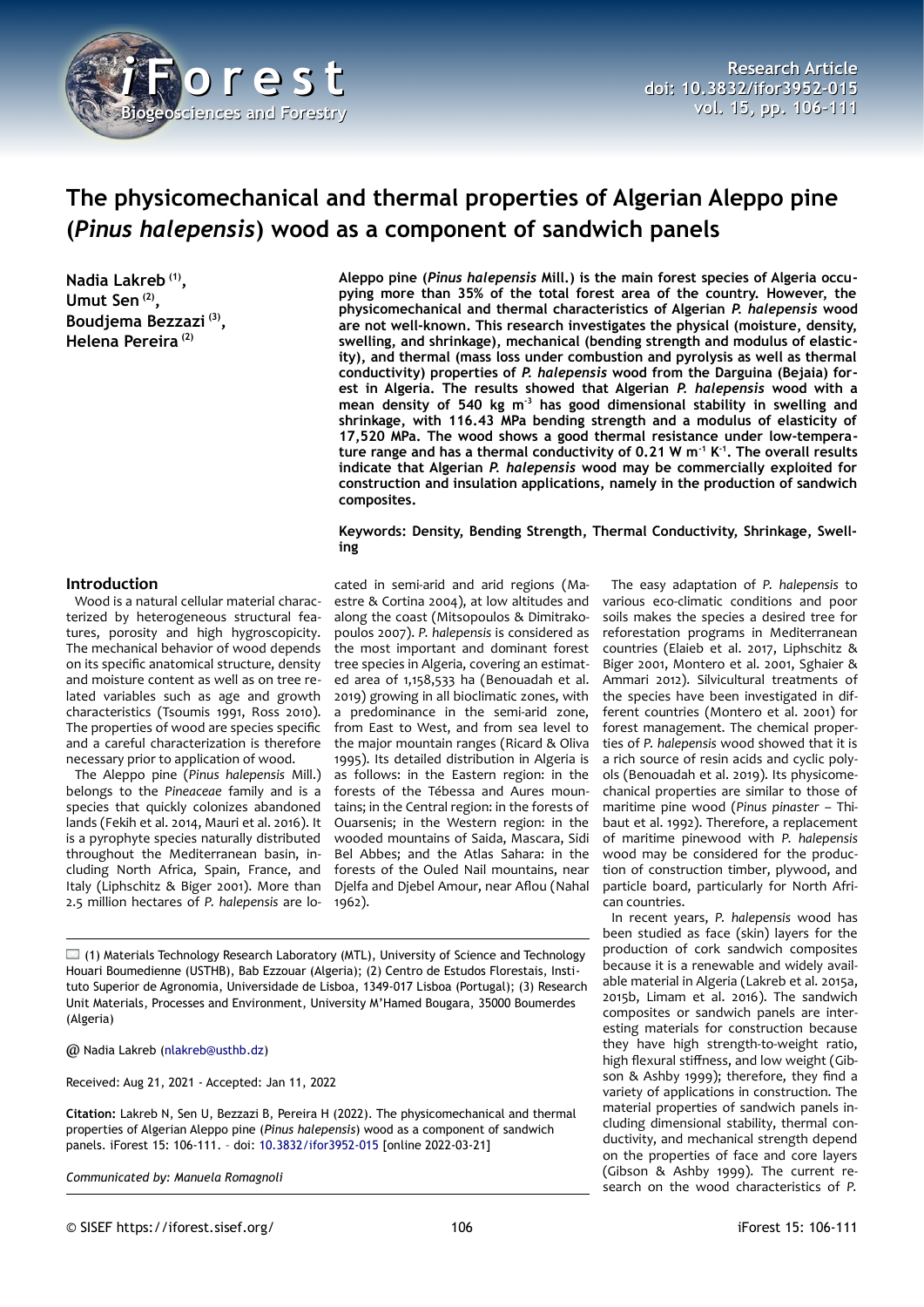*halepensis* wood is still scarce namely regarding the wood physicomechanical and thermal characteristics of the species in Algeria.

The aim of this study is to fill this gap and for the first time determine the physical and mechanical as well as the thermal properties of Algerian *P. halepensis* wood to lay the groundwork for development of future applications and further research, particularly on cork-based sandwich composites.

### **Material and methods**

### *Materials*

The *P. halepensis* wood samples were obtained from the region of Darguina (Bejaia, Algeria) by felling two 70-year-old trees with straight stems having an acceptable sanitary state and over 40 cm diameter at 1.50 m above the ground. The Darguina region has an annual temperature of 16.2 °C, an annual precipitation of 771 mm, and a climate type of "Csa" according to Köppen and Geiger classification. Sawing of the wood, sample preparation and physicomechanical tests were performed at the Research Unit of Processes, Material and Environment (URMPE) of the University of Boumerdès (north Algeria). The sampling methods adopted in this work comply with French and international standards (B51- 003 1985 and ISO-3129 2019, respectively).

The tree stems were cut into logs and conditioned at ambient air conditions during a week to remove part of its natural moisture. The logs were then cut with a chain saw into two longitudinal planks, which were planned to obtain smooth surfaces and peeled into  $1.5 \times 0.5$  m<sup>2</sup> veneer sheets for the determination of thermal conductivity [\(Fig. 1](#page-1-0)). The *P. halepensis* solid wood samples used for the physicomechanical characterizations did not differentiate the sapwood and the heartwood.

[Fig. 1](#page-1-0) represents an overview of the sampling procedure adopted for the physical and mechanical tests on the wood of *P.* *halepensis*. A total of 20 solid wood specimens were produced with radial × tangential × longitudinal dimensions of approximately 20  $\times$  20  $\times$  300 mm for mechanical tests. The physical and mechanical properties, namely density, moisture content, dynamic elastic modulus, as well as thermal degradation and thermal conductivity were determined according to the respective standards, as explained in the following sections. The wood samples were conditioned under 65% relative humidity and 20 °C temperature to obtain approximately 12% moisture content in wood samples before the physicomechanical and thermal tests.

#### *Physical characterization*

#### **Moisture mapping**

The water content of the wood was determined as the proportion of free and bound water relative to the dry weight of sample by the standard B51-004 (1985). A 20 mm wide wood stem cross-section was cut from the *P. halepensis* logs and immediately cut into 45 small prisms of 20 × 20 × 40 mm, covering the whole cross-section and numerated according to the location of each sample in the disk. Each prism was weighed using a balance with a 1 mg accuracy (moist-weight), dried in a stove at 103 ± 2 °C until equilibrium and weighed again.

The cross-sectional mapping of moisture in the *P. halepensis* stem was established using a Visual Basic™ computer program based on the reconstitution of the moisture content after calculating the moisture content of the prisms based on their position, followed by estimating the moisture content for each point on the disk using the form function (El Haouazali 2009).

### **Determination of density**

For the determination of density, a total of 12 *P. halepensis* wood specimens with dimensions 20 × 20 × 20 mm were weighed and their dimensions measured with a digital caliper, as specified by the French stan-



<span id="page-1-0"></span>**Fig. 1** - Preparation of specimens for physical and mechanical characterization (directions: R, radial; T, tangential; and L, longitudinal).

dard B51-005 (1985).

#### **Determination of swelling**

A total of 12 specimens  $(20 \times 20 \times 20 \text{ mm})$ were placed in water during 12 days. During this period, the specimens were removed from the water, wiped and daily weighed until constant weight was reached, corresponding to maximum moisture content. The swelling of wood in different directions were calculated from swellings of the wood between the dry state and above the fiber saturation point (FSP).

The volumetric swelling of wood was expressed by the sum of radial, tangential, and longitudinal swelling values (Gryc et al. 2008).

#### **Determination of shrinkage**

A total of 12 specimens  $(20 \times 20 \times 20 \text{ mm})$ above fiber saturation moisture content were placed in an oven at 103 °C. The weight and dimensional changes of the specimens were monitored daily, according to B51-006 (1985) standard. The measurement of the dimensions was made with a digital caliper (accuracy: 0.01 mm).

The anisotropy of shrinkage (A) is expressed by the ratio of tangential shrinkage to radial shrinkage. It gives an indication of the distortions that may occur in wood during drying below the fiber saturation point. The volumetric shrinkage  $(R_v)$  is defined as the relative change in volume between the saturated state and the dry state (Erten & Sözen 1996).

#### *Mechanical characterization*

#### **Bending strength and modulus of elasticity**

The 3-point bending test (B51-009 1985) was carried out using a Zwick universal machine provided with a force sensor using a 10 kN load at a speed of 2 mm min-1. A total of 20 samples with 20  $\times$  20  $\times$  300 mm dimensions were used in the bending test. The machine was computer controlled and the software testXpert® v. 12.0 (ZwickRoell, Genoa, Italy) was used for data acquisition.

For the determination of bending strength (modulus of rupture, MOR), the following equation was used based on DIN-52186 standard (DIN-52186 1978, Siegel et  $al. 2020 - e$ qn. 1):

$$
\sigma = \frac{3 \cdot F \cdot l}{2 \cdot b \cdot h^2} \tag{1}
$$

where *b* is width, *h* is thickness, *l* is the distance between the centers of the supports, and *F* is the maximum force applied. The bending modulus of elasticity is the ratio of stress to corresponding strain within the elastic region and was calculated based on EN-310 (1993) standard using the following formula (eqn. 2):

$$
MOE = \frac{l^3}{4 \cdot b \cdot h^3} \cdot \frac{\Delta F}{\Delta f}
$$
 (2)

In this equation the elastic range was calculated between 10% and 40% of the maxi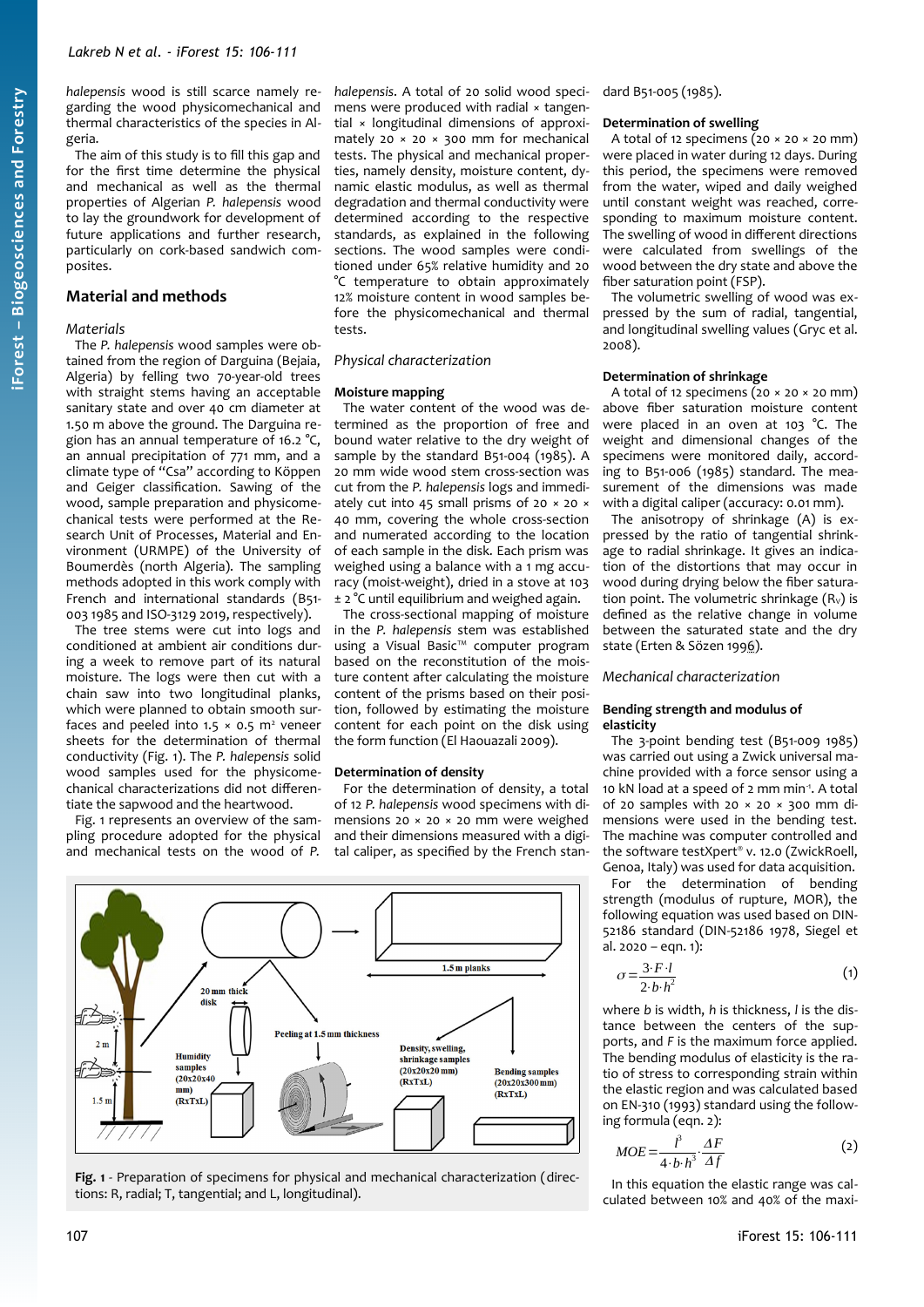mum force. *ΔF* shows the variation in the force (N) and *Δf* shows the variation in the deflection (mm – Siegel et al. 2020).

# *Thermal properties*

## **Low-temperature thermal degradation**

The thermal behavior of the *P. halepensis* wood was analyzed with particle (approximately 5 mm) and powder (<250 μm) wood samples at temperatures between 25 and 250 °C using a thermogravimetric analyzer. A four step heating program was used under air and Argon gas flow conditions: heating from 25 to 100 °C at a heating rate of 10 °C min<sup>1</sup>, an isothermal step at 100 °C for 30 min, heating from 100 to 250 °C at a heating rate of 10  $^{\circ}$ C min<sup>-1</sup>, and finally an isothermal step at 250 °C for 5h. Air or Argon gas flow rates were set to 60 ml min-1 .

# **Thermal conductivity**

The thermal conductivity of the materials used was measured using a thermal conductivity analyzer (TC-Meter). In the measurement, through a combination of a heating element and a temperature sensor, the temperature increase in the wood sample was measured during a pre-defined heating power and heating period in a transient state. The sensor wire is placed between the two test samples of the same material. This probe is disposed in a kapton membrane connected in series with a voltmeter and a current generator that measures, through the Joule's law, the heat emitted at the surface of the test material.

The thermal conductivity analyses were performed on *P. halepensis* wood veneer samples in the longest and smallest directions by triplicate measurements. The test samples (15  $\times$  15  $\times$  2 cm) have been obtained from veneers of  $1.5 \times 0.5$  m<sup>2</sup> dimensions and a thickness of 1.5 mm. The ISO-8894-1 (2010) standard was followed in the measurement of thermal conductivity.

# **Results and discussion**

### *Moisture mapping and density*

The average moisture was 96% in the green wood, in agreement with the generally found moisture content in recently felled trees (Tsoumis 1991). The moisture mapping shows that the water content distribution was not homogeneous along the cross-section while being more variable in the sapwood and more uniform in the heartwood [\(Fig. 2\)](#page-2-2). Moisture content increases gradually from the center of the log to outside in accordance with the previous observations in softwoods (Tsoumis 1991).

The water content was maximal in the area of the sapwood (moisture content between 60% and 160%) while the less moist heartwood contained moisture levels between 30% and 60%. These findings are in accordance with those reported in the literature (moisture contents of 30-40% and 60-100% for heartwood and sapwood, respectively – Daoui et al. 2007).

[Tab. 1](#page-2-1) summarizes the range, mean and standard deviation of density of Algerian *P. halepensis* wood, as well as the values from a comparative study with *P. halepensis* wood from different Mediterranean countries. The mean density of Algerian *P. halepensis* wood was 540 kg m-3 which is within the range reported. For instance, Nahal (1962) reported a density (without specifying the moisture content) between 532 and 866 kg m<sup>3</sup>, while Erten & Sözen (1996) found an air-dry density of Turkish *P. halep*ensis wood between 540 and 614 kg m<sup>3</sup>. Similarly, Langbour et al. (2008) reported the density of French *P. halepensis* wood between 530 and 580 kg m<sup>3</sup>. Another similar density value (580 kg  $m<sup>3</sup>$ ) was reported by Limam et al. (2016). These values suggest that the reported density values may vary as high as 60% for *P. halepensis* wood. This variation occurs possibly due to the differences in measuring density (oven-dry basis or air-dry basis) and differences in moisture content and chemical composition between the tested *P. halepensis* woods (Tsoumis 1991).

### *Swelling properties*

The variation in wood dimensions (in longitudinal, radial, and tangential directions) and wood mass during water immersion of the *P. halepensis* wood is shown in [Fig. 3.](#page-2-0) The mass increase due to water absorption was significant in the first 24 h, then de-



<span id="page-2-2"></span>**Fig. 2** - Mapping of moisture on a crosssection of *P. halepensis* wood. Moisture content increases from black-grey to green colours corresponding to drier and moist regions, respectively. Adapted from Lakreb (2015).

creased sharply and attained a rather stable condition after 5 days.

The wood dimensional variation along time shows that most of the swelling occurred in the first two days of immersion. Also, a clear anisotropy in swelling was observed with a very small swelling in the longitudinal direction (0.3% after 11 days of immersion) and the highest value for the tangential direction (5.0% and 1.6% for the tangential and radial swelling respectively). The volumetric swelling was 6.9% ([Tab. 2](#page-3-0)).

<span id="page-2-0"></span>The results indicate that the swelling of Algerian *P. halepensis* wood is smaller than that of Turkish *P. halepensis* wood (7.2-9.4% and 5.0-5.7% for tangential and radial

<span id="page-2-1"></span>**Tab. 1** - Density of Algerian *P. halepensis* wood and comparison with other *P. halepensis* woods from the Mediterranean area.

| <b>Provenances</b>                                          | <b>References</b>      | Density range<br>$(kg m-3)$ | Average density<br>$(kg m-3)$ |
|-------------------------------------------------------------|------------------------|-----------------------------|-------------------------------|
| Algeria                                                     | This work              | 500-580                     | 540                           |
| Algeria, Lebanon, France                                    | Nahal (1962)           | 532-866                     | 774                           |
| Tunisia                                                     | Quiquandon (1966)      |                             | 560                           |
| France, Italy, Spain, Portugal,<br>Tunisia, Morocco, Israel | Thibaut et al. (1992)  |                             | 570                           |
| Turkey                                                      | Erten & Sözen (1996)   | 540-610                     | 575                           |
| France                                                      | Langbour et al. (2008) | 450-580                     | 515                           |
| Algeria                                                     | Limam et al. (2016)    |                             | 580                           |
| Tunisia, Italy, Spain, Israel                               | Elaieb et al. (2017)   | 520-620                     | 570                           |

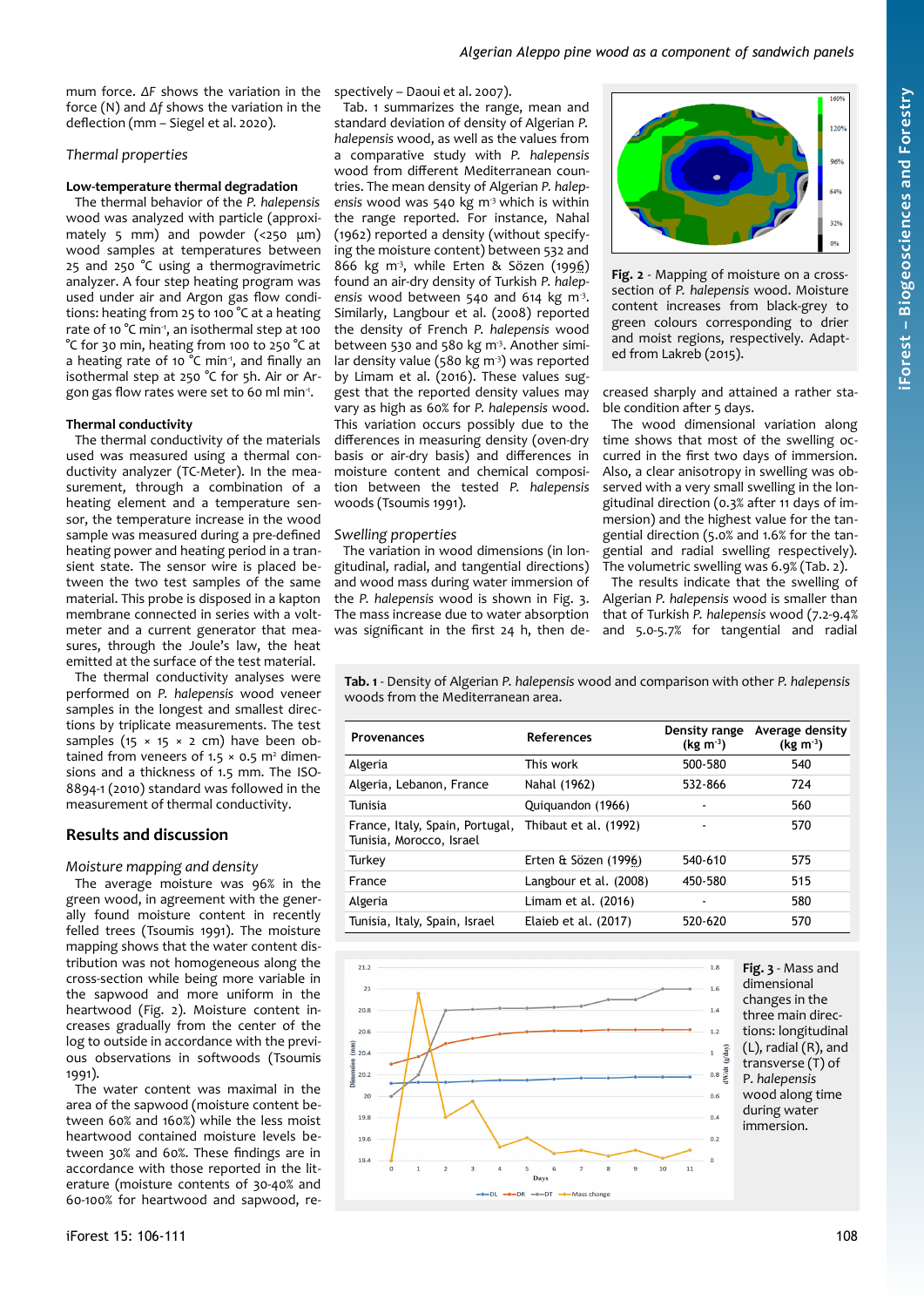<span id="page-3-0"></span>**Tab. 2** - Mean swelling (*α*), shrinkage (R), volumetric swelling and shrinkage (V), and Anisotropy (A) of *P. halepensis* wood in the three directions (L, R and T). (STD): standard deviation.

| <b>Values</b>              | Variable | Parameter | $Mean + STD$    |
|----------------------------|----------|-----------|-----------------|
| <b>Experimental values</b> | L(%)     | $\alpha$  | $0.29 \pm 0.11$ |
|                            |          | R         | $1.14 \pm 0.31$ |
|                            | R(%)     | $\alpha$  | $1.58 \pm 0.53$ |
|                            |          | R         | $3.76 \pm 1.04$ |
|                            | $T(\%)$  | $\alpha$  | $5.00 \pm 1.56$ |
|                            |          | R         | $4.76 \pm 1.34$ |
| Calculated values          | V(%)     | $\alpha$  | 6.87            |
|                            |          | R         | 8.34            |
|                            | A $(%)$  |           | 1.26            |

swelling values, respectively – Erten & Sözen 1996). This difference in swelling properties possibly arises from the differences in wood density and wood moisture content (Tsoumis 1991).

### *Drying properties*

As in swelling, the moisture loss was significant in the first days of drying and reduced towards the end of the shrinkage test. The shrinkage of *P. halepensis* wood was not the same in all three directions with higher dimensional change in the tangential and radial directions than in the longitudinal direction.

The mean values of the radial, transverse,

<span id="page-3-1"></span>**Tab. 3** - Test results of 3-point bending of the *P. halepensis* wood. F is force (N), f is deflection (mm),  $f_1$  and  $f_2$  are deflections occurred at 10%  $(F_1)$  and 40% of maximum force  $(F_2)$ , MOR is modulus of rupture (MPa) and MOE is elasticity modulus (Mpa).

| <b>Parameters</b> | <b>Units</b> | <b>Values</b>    |
|-------------------|--------------|------------------|
| $F_{\text{max}}$  | Ν            | 2070             |
| $f_{\rm max}$     | mm           | 15.2             |
| $f_1$             | mm           | 0.55             |
| f <sub>2</sub>    | mm           | 7.04             |
| $F_1$             | Ν            | 207              |
| F,                | Ν            | 828              |
| <b>MOR</b>        | MPa          | $116.4 \pm 8.5$  |
| <b>MOE</b>        | MPa          | $17520 \pm 1500$ |

and longitudinal shrinkage of *P. halepensis* wood are summarized in [Tab. 2](#page-3-0). The radial and tangential shrinkage values of Algerian *P. halepensis* wood was 3.76% and 4.76%, respectively ([Tab. 2\)](#page-3-0). These results are similar but lower than the Tunisian *P. halepensis* wood values with a radial shrinkage from 4.4% to 6.0% and a tangential shrinkage from 6.9% to 7.5% (Elaieb et al. 2017). The Algerian *P. halepensis* wood also shrinks less than French and Turkish *P. halepensis* woods in terms of radial, tangential, and volumetric shrinkage values (4.5%, 7.4%, 11.8% and 4.8%, 7.2%, 12.5%, respectively – Thibaut et al. 1992, Erten & Sözen 1997). The shrinkage properties of Algerian Aleppo pine were also better than black pine (*P. nigra*) and Italian stone pine (*P. pinea*) which had radial, tangential, and volumetric shrinkage values of 5.0%, 7.2%, 12.5% and 3.1%, 5.7%, and 8.8%, respectively (As et al. 2001).

Shrinkage is affected by factors such as density, moisture content, anatomical structure, mechanical stress and chemical composition of wood (Tsoumis 1991). When wood dries, the free water is removed first; it moves to the surface of wood and evaporates, usually without causing detrimental effect to the wood. When cells do not contain free water, the wood reaches the fiber saturation point (FSP) and if the drying process continues beyond this point, wood starts to shrink. Shrinkage shows a similar anisotropy as that of swelling (Thibaut et al. 1992). The anisotropy (A) of the shrinkage indicates

<span id="page-3-2"></span>**Tab. 4** - Thermal conductivity and thermal resistance of *P. halepensis* wood veneer in different directions ( $\lambda$ // is the thermal conductivity in longest direction;  $\lambda$   $\bot$  is the thermal conductivity in smallest direction; R// is the thermal resistance in longest direction; R⊥ is the thermal resistance in smallest direction.

| Parameter                   | Direction (Units)                                 | Value                        |
|-----------------------------|---------------------------------------------------|------------------------------|
| Thermal conductivity        | $\lambda$ // (W m <sup>-1</sup> K <sup>-1</sup> ) | $0.17 \pm 0.10$              |
|                             | $\lambda$ (W m <sup>-1</sup> K <sup>-1</sup> )    | $0.25 \pm 0.11$              |
| Thermal resistance          | $R// (m2 K W-1)$                                  | $0.12 \pm 0.09$              |
|                             | $RL(m^2 K W^1)$                                   | $0.07 \pm 0.10$              |
| Average thermal diffusivity | $a (m2 s-1)*$                                     | $0.25 \pm 0.06 \cdot 10^{6}$ |

the dimensional stability of the wood and is calculated by the ratio between the tangential and radial shrinkage values. The wood anisotropy of *P. halepensis* shrinkage (1.26) is lower than that of other coniferous species such as *Pinus pinea* (1.53), *Pinus pinaster* (2), *Pinus sylvestris* (1.7) or *Pseudotsuga menziesii* (1.7 – Elaieb et al. 2015). The low T/R shrinkage ratio indicates that the Algerian *P. halepensis* wood has a good dimensional stability.

### *Mechanical properties*

The results of the 3-point bending tests on the *P. halepensis* wood are shown in [Tab. 3.](#page-3-1) The Young's modulus (MOE) found in this study (17241 MPa) is considerably higher than the other reported MOE values (between 8300 and 13500 Mpa, respectively – Langbour et al. 2008). The bending strength (MOR) of the Algerian *P. halepensis* wood (116 MPa) was also higher than other values reported for the same species [\(Tab. 3\)](#page-3-1). Different authors found bending strength values between 43 MPa and 138 MPa for *P. halepensis* wood (Thibaut et al. 1992, As et al. 2001, Langbour et al. 2008, Elaieb et al. 2017). On the other hand, lower MOR values were reported for other pine species such as 82 MPa for Turkish pine (*P. brutia*) and 100 MPa for Scots pine (As et al. 2001). Only the MOR values of black pine (*P. nigra*: 96-120 MPa) exceeds the bending strength of Algerian Aleppo pine wood (As et al. 2001).

According to these results, it seems that the Algerian *P. halepensis* has superior mechanical properties (bending strength and Young's module, respectively) to those of other conifers such as maritime pine (*P. pinaster:* 80, 8800 MPa), Scots pine (*P. sylvestris:* 90, 11900 MPa), Douglas pine (*Pseudotsuga menziesii*: 85, 12100 MPa), silver fir (*Abies alba*: 68, 12200 MPa) and Norway spruce (*Picea abies*: 71, 11000 Mpa – Benoit 2007). It is important to note that these results were obtained on wood samples that did not present defects such as knots or resins pockets that could decrease the wood mechanical strength (Tsoumis 1991). For instance, the presence of knots or resins reduced the modulus of elasticity by 15% and the stress at break in bending by 11% compared to the average values recorded on specimens without defects (Langbour et al. 2008).

The findings of the physical and mechanical properties of *P. halepensis* wood need to be interpreted with caution because they are limited with a small number of tests, in this study. However, these results provide a basis for the development of future applications along with the results of thermal behavior.

### *Thermal behavior*

### **Low-temperature thermal degradation**

The low-temperature thermal degradation of Algerian *P. halepensis* wood was investigated between 120 and 250 °C. The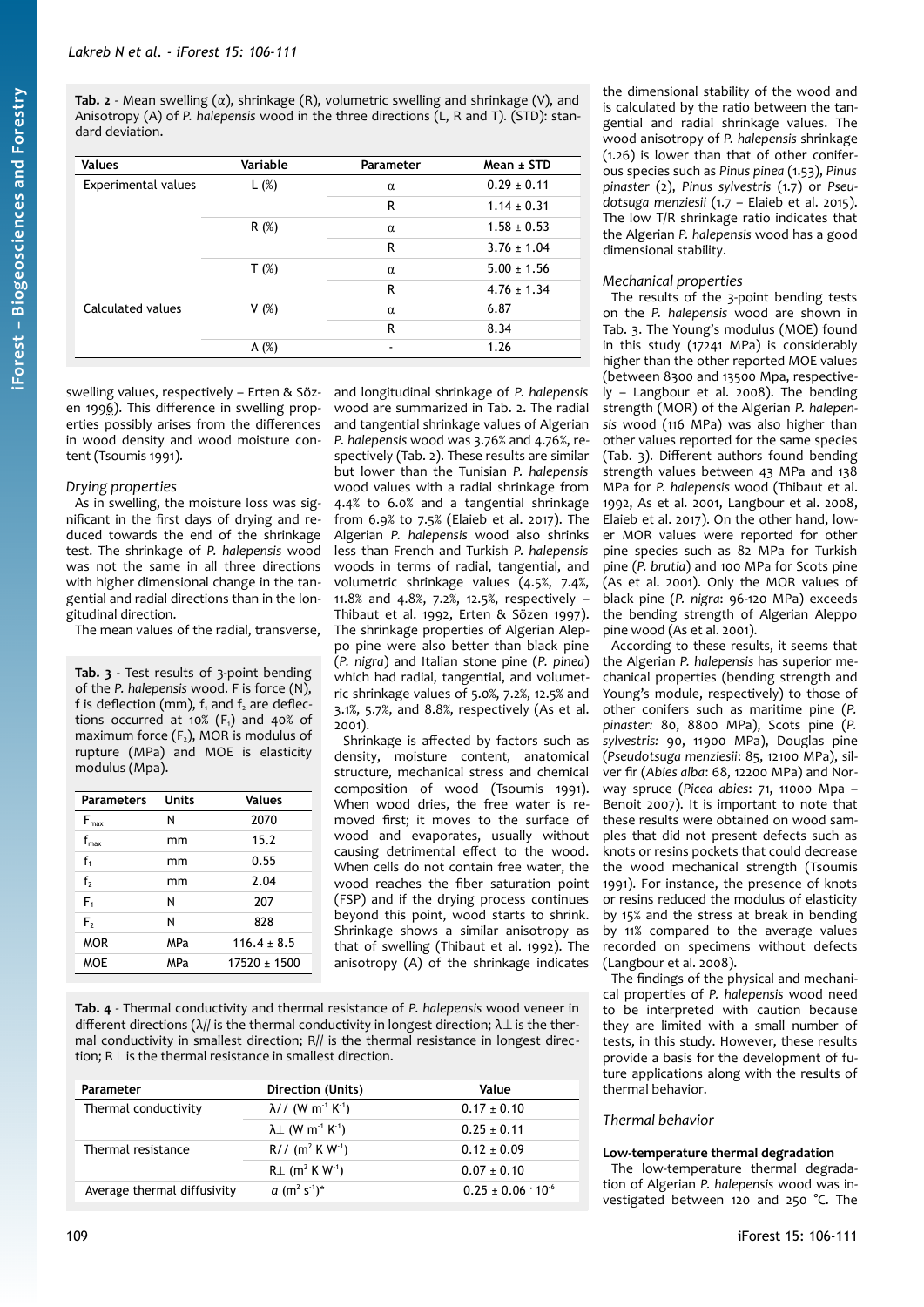

<span id="page-4-0"></span>**Fig. 4** - Comparative low-temperature thermal degradations of *P. halepensis* wood particle and wood powder.

mass loss values in combustion were higher in the powder sample than in the particle sample (62.7% and 18.1%, respectively), indicating the occurrence of mass and heat transfer limitations on the latter.

The powder sample started degradation at lower temperatures than the particle sample under pyrolysis conditions [\(Fig. 4\)](#page-4-0). The thermal degradation rate remained constant after reaching the peak temperature. Pyrolysis of the Algerian *P. halepensis* wood resulted in 9.4% mass loss under the similar experimental conditions as used for combustion. The mass loss rate was smaller than that of combustion and shifted to the higher temperatures ([Fig. 4\)](#page-4-0). The low mass loss values in combustion and pyrolysis imply that Algerian *P. halepensis* timber structures are likely to be resistant to thermal degradation at low temperatures.

[Fig. 4](#page-4-0) shows low-temperature thermal degradations of *P. halepensis* wood particle and wood powder.

# **Thermal conductivity**

Thermal conductivity is an important property particularly for thermal insulation applications. [Tab. 4](#page-3-2) summarizes the average values of thermal conductivity of the samples of *P. halepensis* wood veneer. The average thermal conductivity was 0.21 W  $m<sup>-1</sup>$  K<sup>-1</sup>. The higher thermal conductivity of *P. halepensis* wood veneer in the smallest direction compared to longest direction was an interesting result, although the difference was not high (0.08 W  $m<sup>4</sup>$  K<sup>-1</sup>). The thermal conductivity results of this study are in agreement with a previous study (Limam et al. 2016) reporting thermal conductivity values of Algerian *P. halepensis* wood of 0.18 W m<sup>-1</sup> K<sup>-1</sup> and 0.28 W m<sup>-1</sup> K<sup>-1</sup> for parallel and perpendicular directions, respectively. Because of the anisotropy of wood,

the thermal conductivity in the perpendicular direction to the fibres is generally smaller than in the parallel direction, while radial and tangential directions show similar thermal conductivities (Kollmann & Coté 1968, Suleiman et al. 1999, Ross 2010). The thermal diffusivity of Algerian *P. halep*ensis wood was 0.25  $\times$  10<sup>-6</sup> m<sup>2</sup> s<sup>-1</sup> considering the reported heat capacity of the species (Limam et al. 2016 – [Tab. 4\)](#page-3-2). The thermal diffusivity of Algerian *P. halepensis* wood is slightly higher than the average value of wood species (0.16  $\times$  10<sup>-6</sup> m<sup>2</sup> s<sup>-1</sup>) but lower than mineral wool  $(1 \times 10^{-6} \text{ m}^2 \text{ s}^4 - \text{Ross})$ 2010).

The thermal conductivity values of *P. halepensis* wood veneer found in this study are in the upper range of values reported for wood as shown for example in the Wood Handbook (Ross 2010), which indicates that the thermal conductivity ranges between 0.10 and 0.21 W  $m<sup>1</sup> K<sup>1</sup>$  in several wood species. Therefore, the thermal conductivity and thermal diffusivity results indicate that *P. halepensis* wood veneers should be used with insulating core materials such as cork for thermal insulation applications of sandwich panels, where core layer acts as the greatest thermal resistance.

### **Conclusions**

The physicomechanical and thermal properties of Algerian *P. halepensis* wood were investigated aiming at its use as a component of cork sandwich structures for construction applications. The Algerian *P. halepensis* wood has a medium density (540  $kg$  m<sup>3</sup>), good dimensional stability in swelling and shrinkage, favorable bending properties (116 MPa bending strength and of 17520 MPa modulus of elasticity) and a good resistance to thermal degradation at

low temperatures. The Algerian *P. halepensis* wood veneer has an average thermal conductivity of 0.21 W m<sup>1</sup> K<sup>-1</sup>.

The overall results of the study suggest that Algerian *P. halepensis* wood has a promising potential in the use of face layers in sandwich panel formulations with insulating core layers for the production of structural members and thermal insulation.

### **Acknowledgements**

Umut Sen acknowledges support from FCT (*Fundação para a Ciência e a Tecnologia*, Portugal) through a research contract (DL 57/2016). The *Centro de Estudos Florestais* is a research unit funded by FCT (UIDB/ 00239/2020).

# **Conflict of Interest**

The authors of the article certify that they have no involvement in any organization or entity with any financial interest.

### **References**

- As N, Koç H, Dogu D, Atik C, Aksu B, Erdinler S (2001). Türkiye'de yetisen endüstriyel öneme sahip agaçlarin anatomik, fiziksel, mekanik ve kimyasal özellikleri [The anatomical, physical, mechanical, and chemical properties of trees of industrial importance grown in Turkey]. Istanbul Üniversitesi Orman Fakültesi Dergisi 51: 71- 88. [in Turkish]
- B51-003 (1985). Wood General test conditions Physical and mechanical tests. AFNOR-French Standardization Association, Paris, France, pp. 1-4.
- B51-004 (1985). Wood Determination of moisture. AFNOR-French Standardization Association, Paris, France, pp. 1-3.
- B51-005 (1985). Wood Determination of density. AFNOR-French Standardization Association, Paris, France, pp. 1-7.
- B51-006 (1985). Wood Determination of shrinkage. AFNOR-French Standardization Association, Paris, France, pp. 1-10.
- B51-009 (1985). Wood Dynamic bending test. AFNOR-French Standardization Association, Paris, France, pp. 1-3.
- Benoit Y (2007). Le guide des essences de bois: 74 essences, les choisir, les reconnaitre, les utiliser [The Guide to Wood Species: 74 species, selection, identification, usage]. Editions Eyrolles, Paris, France, pp. 13-87. [in French]
- Benouadah N, Aliouche D, Pranovich A, Willför S (2019). Chemical characterization of *Pinus halepensis* sapwood and heartwood. Wood Material Science and Engineering 14: 157-164. - doi: [10.1080/17480272.2018.1448436](https://doi.org/10.1080/17480272.2018.1448436)
- Daoui A, Douzet J, Marchal R, Zerizer A (2007). Valorisation du bois de pin d'Alep par déroulage: optimisation de son étuvage [Optimization of steaming prior to rotary peeling of Aleppo pine]. Bois et Forets des Tropiques 294: 51-64. [in French]
- DIN-52186 (1978). Testing of wood, bending test. German Institute for Standardization, Berlin, Germany, pp. 1-4.
- Elaieb MT, Khaldi A, Candelier K (2015). Impact of location and forestry conditions on some physical and mechanical properties of Northern Tunisian *Pinus pinea* L. wood. Bois et Forêts des